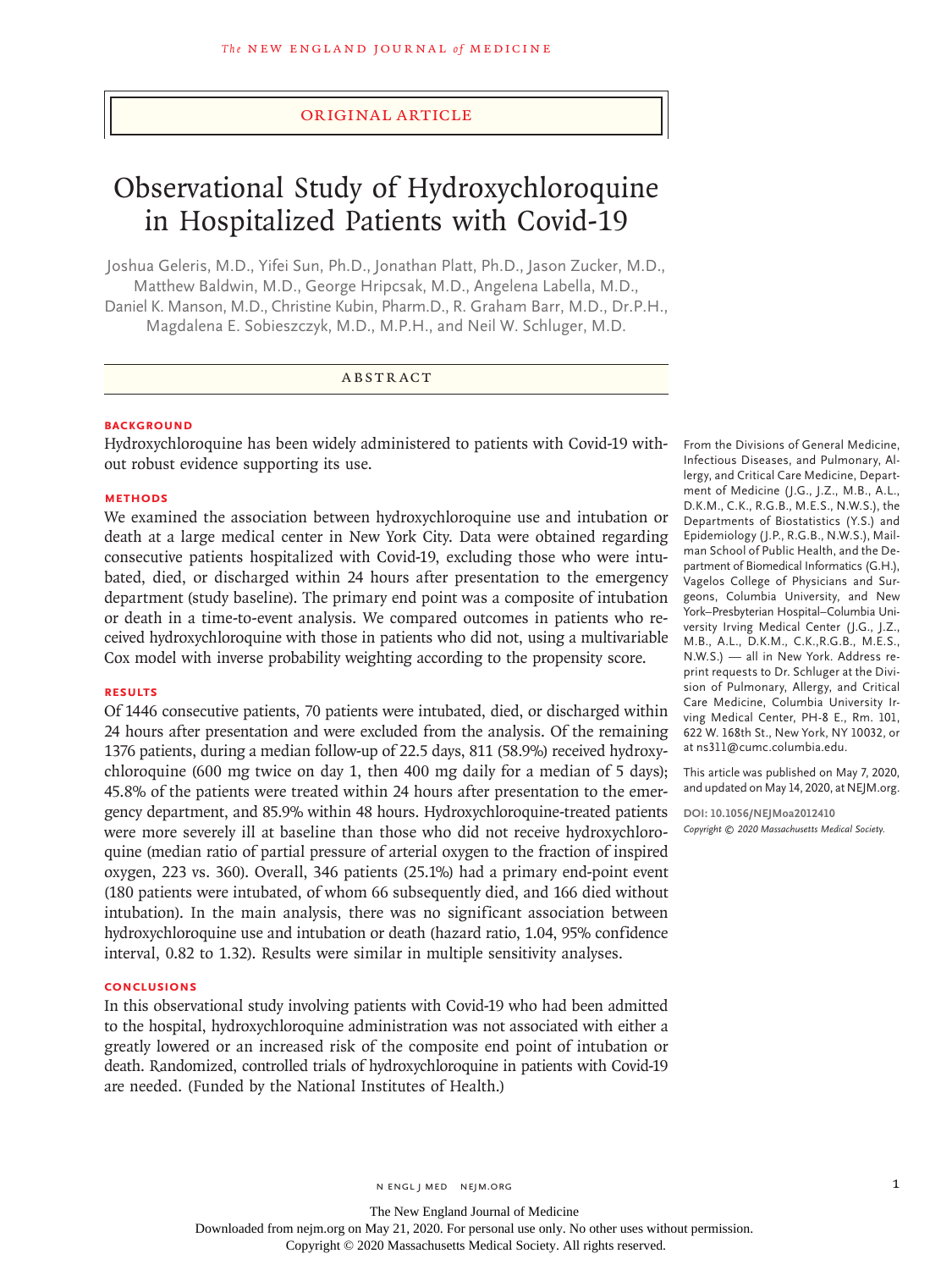The AMINOQUINOLINES CHLOROQUINE<br>and hydroxychloroquine are widely used<br>in the treatment of malaria and rheu-<br>matic diseases, and they have been suggested as and hydroxychloroquine are widely used in the treatment of malaria and rheumatic diseases, and they have been suggested as effective treatments for coronavirus disease 2019 (Covid-19) on the grounds of both antiinflammatory and antiviral effects.<sup>1-4</sup> In the United States, the Food and Drug Administration issued an Emergency Use Authorization on March 30, 2020, that allowed the use of these drugs in patients with Covid-19 who were not enrolled in clinical trials. Guidelines suggested that these drugs be administered to hospitalized patients who had evidence of pneumonia,<sup>5</sup> and to date, they have been used in many thousands of patients with acute Covid-19 around the world. However, to date, there have been no robust clinical trials that have shown efficacy of these agents for this illness, and the data that are available come from small studies that have either been uncontrolled or underpowered to detect meaningful clinical effects.

The original report of hydroxychloroquine as a treatment for Covid-19 described 26 patients who had been treated in an open-label, singlegroup study that involved contemporaneous, but nonrandomized controls in hospitals in France.<sup>6</sup> Patients were treated with hydroxychloroquine at a dose of 200 mg three times daily for 10 days. Data from this study were reported as showing the effectiveness of hydroxychloroquine in reducing the viral burden in treated patients (65.0% clearance by day 5, vs. 18.8% clearance by day 5 in untreated patients). However, data from 6 patients



Study baseline was defined as 24 hours after arrival at the emergency department. Covid-19 denotes coronavirus disease 2019.

who received hydroxychloroquine were excluded from the analysis because of clinical worsening or loss to follow-up, which makes it difficult to interpret the findings.

Recent work suggests that hydroxychloroquine has more potent antiviral properties than chloroquine, as well as a better safety profile.<sup>7</sup> In accordance with clinical guidelines developed at our medical center, hydroxychloroquine was suggested as treatment for hospitalized patients with Covid-19 and respiratory difficulty, as indicated by a low resting oxygen saturation, during the period in which patients in this report were admitted.

We examined the association between hydroxychloroquine use and respiratory failure at a large medical center providing care to a substantial number of patients with Covid-19 in New York City. We hypothesized that hydroxychloroquine use would be associated with a lower risk of a composite end point of intubation or death in analyses that were adjusted for major predictors of respiratory failure and weighted according to propensity scores assessing the probability of hydroxychloroquine use.

## Methods

# **Setting**

We conducted this study at New York–Presbyterian Hospital (NYP)–Columbia University Irving Medical Center (CUIMC), a quaternary, acute care hospital in northern Manhattan. We obtained samples from all admitted adults who had a positive test result for the virus SARS-CoV-2 from analysis of nasopharyngeal or oropharyngeal swab specimens obtained at any point during their hospitalization from March 7 to April 8, 2020. Follow-up continued through April 25, 2020. These tests were conducted by the New York State Department of Health until the NYP–CUIMC laboratory developed internal testing capability with a reversetranscriptase–polymerase-chain-reaction assay on March 11, 2020. Patients who were intubated, who died, or who were transferred to another facility within 24 hours after presentation to the emergency department were excluded from the analysis. The institutional review board at CUIMC approved this analysis under an expedited review.

A guidance developed by the Department of Medicine and distributed to all the house staff and attending staff at our medical center suggested hydroxychloroquine as a therapeutic option for

2 N ENGL J MED NEJM.ORG

The New England Journal of Medicine Downloaded from nejm.org on May 21, 2020. For personal use only. No other uses without permission.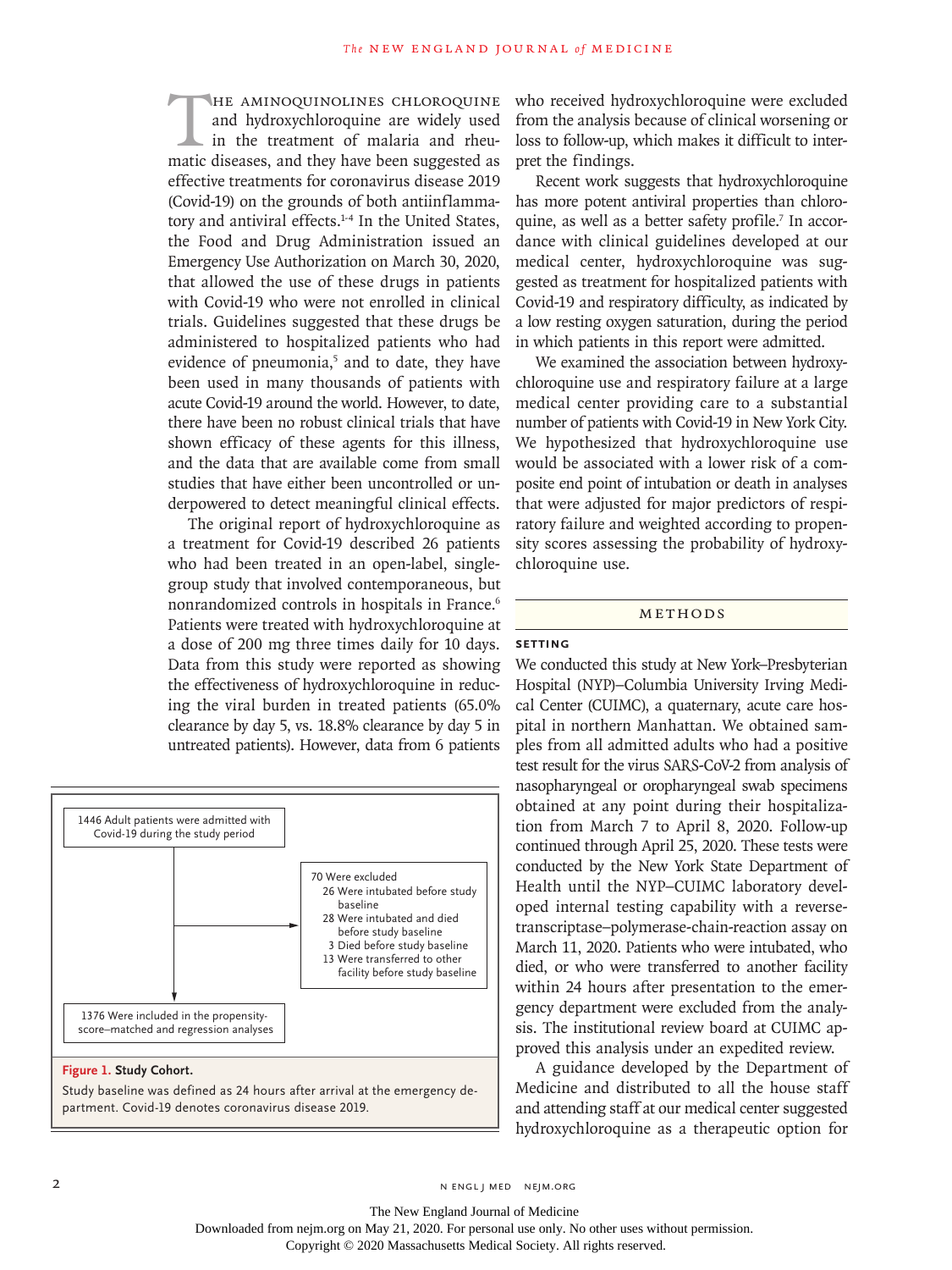patients with Covid-19 who presented with moderate-to-severe respiratory illness, which was defined as a resting oxygen saturation of less than 94% while they were breathing ambient air. The suggested hydroxychloroquine regimen was a loading dose of 600 mg twice on day 1, followed by 400 mg daily for 4 additional days. Azithromycin at a dose of 500 mg on day 1 and then 250 mg daily for 4 more days in combination with hydroxychloroquine was an additional suggested therapeutic option. The azithromycin suggestion was removed on April 12, 2020, and the hydroxychloroquine suggestion was removed on April 29, 2020. The decision to prescribe either or both medications was left to the discretion of the treating team for each individual patient.

Patients receiving sarilumab were allowed to continue hydroxychloroquine. Patients receiving remdesivir as part of a randomized trial either did not receive or had completed a course of treatment with hydroxychloroquine.

## **Data Sources**

We obtained data from the NYP–CUIMC clinical data warehouse. This warehouse contains all the clinical data available on all inpatient and outpatient visits to one of the CUIMC facilities (see the Data Extraction section in the Supplementary Appendix, available with the full text of this article at NEJM.org). No data were manually abstracted from the electronic medical record or charts. The data obtained included patients' demographic details, insurance status, vital signs, laboratory test results, medication administration data, historical and current medication lists, historical and current diagnoses, clinical notes, historical discharge disposition for previous inpatient hospitalizations, and ventilator use data.

## **Variables Assessed**

From the clinical data warehouse, we obtained the following data elements for each patient: age; sex; patient-reported race and ethnic group; current insurance carrier; the first recorded vital signs on presentation; the ratio of the partial pressure of arterial oxygen to the fraction of inspired oxygen (Pao<sub>2</sub>:F<sub>IO<sub>2</sub>) at admission, estimated with the</sub> use of methods developed by Brown and colleagues<sup>8,9</sup> (see the Data Extraction section in the Supplementary Appendix); the first recorded bodymass index as calculated for measured height and weight (the body-mass index is the weight in

kilograms divided by the square of the height in meters), grouped on the basis of the Centers for Disease Control and Prevention guidelines for adults; the first recorded inpatient laboratory tests; past and current diagnoses; patient-reported smoking status; and medication administration at baseline. Details of the variables assessed are provided in the Supplementary Appendix.

## **Hydroxychloroquine Exposure**

Patients were defined as receiving hydroxychloroquine if they were receiving it at study baseline or received it during the follow-up period before intubation or death. Study baseline was defined as 24 hours after arrival at the emergency department.

## **End Point**

The primary end point was the time from study baseline to intubation or death. For patients who died after intubation, the timing of the primary end point was defined as the time of intubation.

## **Statistical Analysis**

We calculated bivariate frequencies to examine the associations among the preadmission variables described above. Patients without a primary end-point event had their data censored on April 25, 2020.

Cox proportional-hazards regression models were used to estimate the association between hydroxychloroquine use and the composite end point of intubation or death. An initial multivariable Cox regression model included demographic factors, clinical factors, laboratory tests, and medications. In addition, to help account for the nonrandomized treatment administration of hydroxychloroquine, we used propensity-score methods to reduce the effects of confounding. The individual propensities for receipt of hydroxychloroquine treatment were estimated with the use of a multivariable logistic-regression model that included the same covariates as the Cox regression model. Associations between hydroxychloroquine use and respiratory failure were then estimated by multivariable Cox regression models with the use of three propensity-score methods.

The primary analysis used inverse probability weighting. In the inverse-probability-weighted analysis, the predicted probabilities from the propensity-score model were used to calculate the stabilized inverse-probability-weighting weight.<sup>10</sup>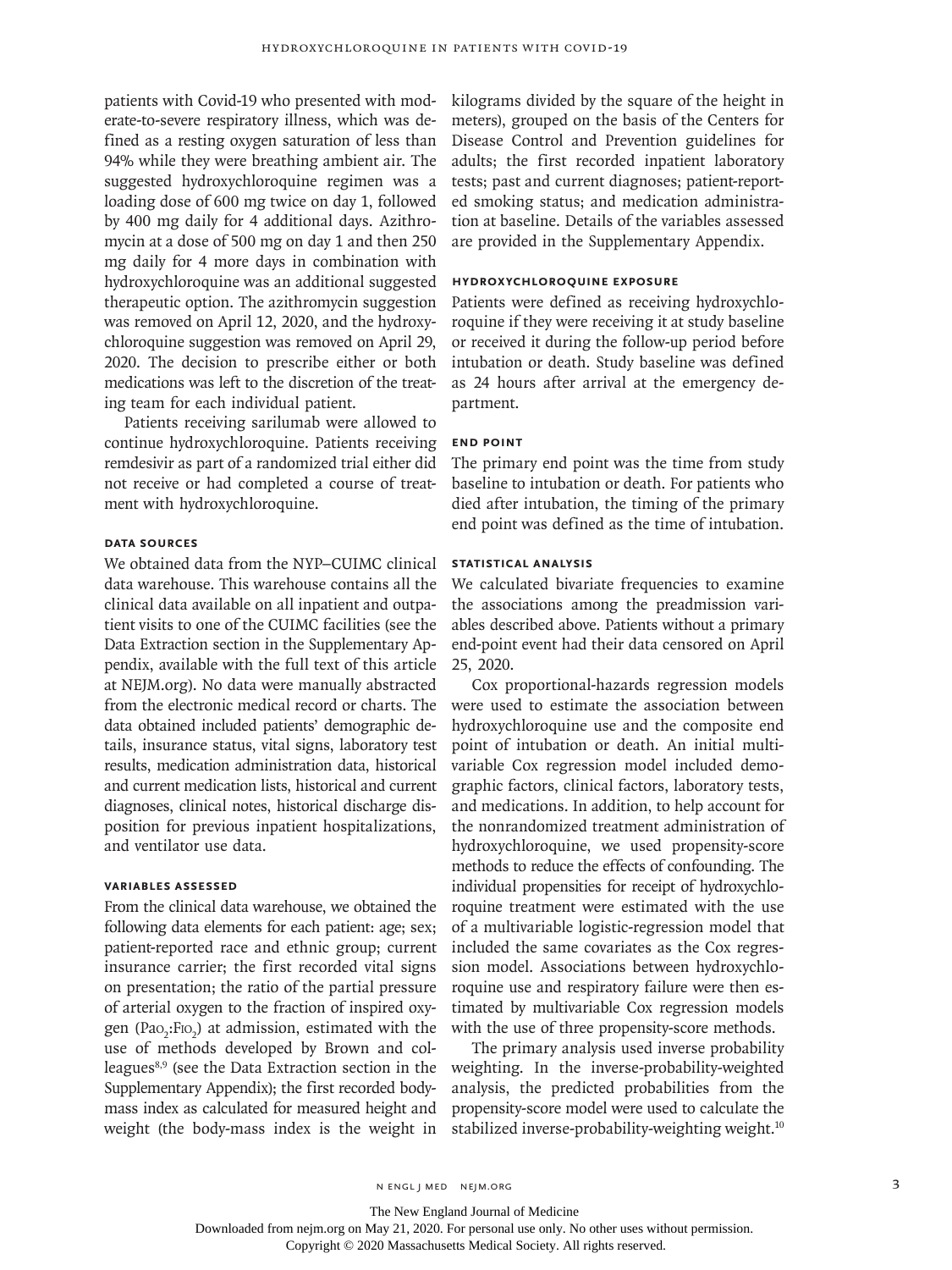| Table 1. Characteristics of Patients Receiving or Not Receiving Hydroxychloroquine, before and after Propensity-Score Matching.* |             |                                                            |                                   |                                         |  |  |
|----------------------------------------------------------------------------------------------------------------------------------|-------------|------------------------------------------------------------|-----------------------------------|-----------------------------------------|--|--|
| Characteristic                                                                                                                   |             | <b>Unmatched Patients</b>                                  |                                   | Propensity-Score-Matched Patients;      |  |  |
|                                                                                                                                  | $(N = 811)$ | No<br>Hydroxychloroquine Hydroxychloroquine<br>$(N = 565)$ | Hydroxychloroquine<br>$(N = 811)$ | No<br>Hydroxychloroquine<br>$(N = 274)$ |  |  |
| Age - no. (%)                                                                                                                    |             |                                                            |                                   |                                         |  |  |
| $<$ 40 yr                                                                                                                        | 80 (9.9)    | 105(18.6)                                                  | 80(9.9)                           | 28 (10.2)                               |  |  |
| 40-59 yr                                                                                                                         | 217 (26.8)  | 142(25.1)                                                  | 217(26.8)                         | 69 (25.2)                               |  |  |
| 60-79 yr                                                                                                                         | 367 (45.3)  | 220 (38.9)                                                 | 367 (45.3)                        | 118 (43.1)                              |  |  |
| $\geq 80$ yr                                                                                                                     | 147(18.1)   | 98 (17.3)                                                  | 147(18.1)                         | 59 (21.5)                               |  |  |
| Female sex - no. (%)                                                                                                             | 337 (41.6)  | 258 (45.7)                                                 | 337 (41.6)                        | 113 (41.2)                              |  |  |
| Race and ethnic group - no. (%) :                                                                                                |             |                                                            |                                   |                                         |  |  |
| Non-Hispanic white                                                                                                               | 74 (9.1)    | 57 (10.1)                                                  | 97 (12.0)                         | 36(13.1)                                |  |  |
| Non-Hispanic black                                                                                                               | 89 (11.0)   | 92(16.3)                                                   | 120(14.8)                         | 40 $(14.6)$                             |  |  |
| Hispanic                                                                                                                         | 412 (50.8)  | 286 (50.6)                                                 | 530 (65.4)                        | 172 (62.8)                              |  |  |
| Other                                                                                                                            | 48 (5.9)    | 36(6.4)                                                    | 64(7.9)                           | 26(9.5)                                 |  |  |
| Missing data                                                                                                                     | 188 (23.2)  | 94 (16.6)                                                  | 0                                 | 0                                       |  |  |
| Body-mass index - no. (%) §                                                                                                      |             |                                                            |                                   |                                         |  |  |
| <18.5                                                                                                                            | 13(1.6)     | 13(2.3)                                                    | 18(2.2)                           | 7(2.6)                                  |  |  |
| $18.5 - 24.9$                                                                                                                    | 147(18.1)   | 98 (17.3)                                                  | 184 (22.7)                        | 53 (19.3)                               |  |  |
| $25.0 - 29.9$                                                                                                                    | 224 (27.6)  | 157 (27.8)                                                 | 279 (34.4)                        | 96 (35.0)                               |  |  |
| $30.0 - 39.9$                                                                                                                    | 218 (26.9)  | 133 (23.5)                                                 | 268 (33.0)                        | 99 (36.1)                               |  |  |
| ≥40.0                                                                                                                            | 52(6.4)     | 20(3.5)                                                    | 62(7.6)                           | 19(6.9)                                 |  |  |
| Missing data                                                                                                                     | 157(19.4)   | 144 (25.5)                                                 | $\pmb{0}$                         | $\pmb{0}$                               |  |  |
| Insurance - no. $(\%)$                                                                                                           |             |                                                            |                                   |                                         |  |  |
| Medicaid                                                                                                                         | 165 (20.3)  | 146 (25.8)                                                 | 166 (20.5)                        | 54 (19.7)                               |  |  |
| Medicare                                                                                                                         | 396 (48.8)  | 261 (46.2)                                                 | 399 (49.2)                        | 141 (51.5)                              |  |  |
| No insurance                                                                                                                     | 79 (9.7)    | 49 (8.7)                                                   | 79 (9.7)                          | 29(10.6)                                |  |  |
| Commercial insurance                                                                                                             | 166 (20.5)  | 106 (18.8)                                                 | 167 (20.6)                        | 50 (18.2)                               |  |  |
| Missing data                                                                                                                     | 5(0.6)      | 3(0.5)                                                     | $\mathsf{O}\xspace$               | $\mathsf{O}\xspace$                     |  |  |
| Current smoking - no. (%)                                                                                                        | 89 (11.0)   | 68 (12.0)                                                  | 89 (11.0)                         | 32 (11.7)                               |  |  |
| Past diagnoses - no. (%)                                                                                                         |             |                                                            |                                   |                                         |  |  |
| Chronic lung disease¶                                                                                                            | 146 (18.0)  | 105 (18.6)                                                 | 146 (18.0)                        | 49 (17.9)                               |  |  |
| <b>Diabetes</b>                                                                                                                  | 301 (37.1)  | 190 (33.6)                                                 | 301 (37.1)                        | 94 (34.3)                               |  |  |
| Hypertension                                                                                                                     | 398 (49.1)  | 38(6.7)                                                    | 398 (49.1)                        | 146 (53.3)                              |  |  |
| Cancer                                                                                                                           | 109(13.4)   | 67 (11.9)                                                  | 109(13.4)                         | 35 (12.8)                               |  |  |
| Chronic kidney disease                                                                                                           | 133 (16.4)  | 105 (18.6)                                                 | 133 (16.4)                        | 61(22.3)                                |  |  |
| Transplantation, HIV infection, or<br>immune-suppressive medications                                                             | 40 (4.9)    | 18(3.2)                                                    | 40(4.9)                           | 11(4.0)                                 |  |  |
| Medications at baseline - no. (%)                                                                                                |             |                                                            |                                   |                                         |  |  |
| Statin                                                                                                                           | 308 (38)    | 197 (34.9)                                                 | 308 (38)                          | 107(39.1)                               |  |  |
| ACE inhibitor or ARB                                                                                                             | 236 (29.1)  | 142 (25.1)                                                 | 236 (29.1)                        | 85 (31.0)                               |  |  |
| Systemic glucocorticoid                                                                                                          | 216(26.6)   | 57(10.1)                                                   | 216(26.6)                         | 42 (15.3)                               |  |  |
| Direct oral anticoagulant or warfarin                                                                                            | 76 (9.4)    | 47(8.3)                                                    | 76 (9.4)                          | 24 (8.8)                                |  |  |

The New England Journal of Medicine Downloaded from nejm.org on May 21, 2020. For personal use only. No other uses without permission.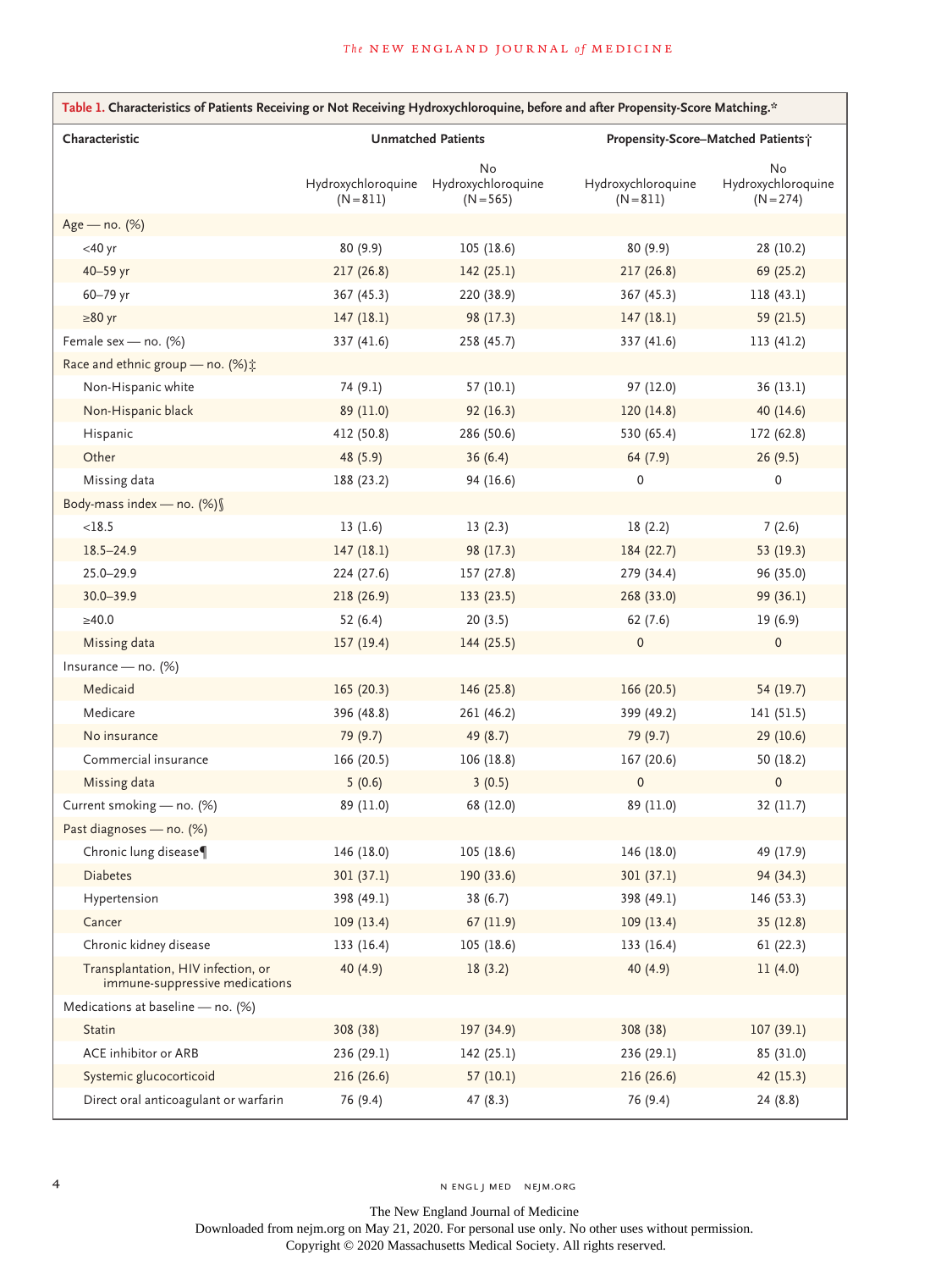| Table 1. (Continued.)                         |                                   |                                         |                                    |                                         |  |  |
|-----------------------------------------------|-----------------------------------|-----------------------------------------|------------------------------------|-----------------------------------------|--|--|
| Characteristic                                | <b>Unmatched Patients</b>         |                                         | Propensity-Score-Matched Patients; |                                         |  |  |
|                                               | Hydroxychloroquine<br>$(N = 811)$ | No<br>Hydroxychloroquine<br>$(N = 565)$ | Hydroxychloroquine<br>$(N = 811)$  | No<br>Hydroxychloroquine<br>$(N = 274)$ |  |  |
| Azithromycin                                  | 486 (59.9)                        | 127(22.5)                               | 486 (59.9)                         | 102(37.2)                               |  |  |
| Other antibiotic agent                        | 604 (74.5)                        | 305 (54.0)                              | 604 (74.5)                         | 183 (66.8)                              |  |  |
| Tocilizumab                                   | 58(7.2)                           | 12(2.1)                                 | 58(7.2)                            | 9(3.3)                                  |  |  |
| Remdesivir                                    | 22(2.7)                           | 5(0.9)                                  | 22(2.7)                            | 5(1.8)                                  |  |  |
| Initial vital signs - median (IQR)            |                                   |                                         |                                    |                                         |  |  |
| Systolic blood pressure - mm Hg               | $125(111-139)$                    | $127(111-144)$                          | $125(111-139)$                     | 126 (110-138)                           |  |  |
| Diastolic blood pressure - mm Hg              | $75(67-82)$                       | $76(68 - 84)$                           | $75(67-82)$                        | $74(65 - 83)$                           |  |  |
| Heart rate - beats/min                        | 98 (86-111)                       | $97(83 - 109)$                          | 98 (86-111)                        | $97(84 - 108)$                          |  |  |
| Oxygen saturation - %                         | 94 (90-96)                        | 96 (94-98)                              | 94 (90-96)                         | 94.5 (92-96)                            |  |  |
| Respiratory rate - breaths/min                | $20(18-22)$                       | $18(18-20)$                             | $20(18-22)$                        | $19.5(18-22)$                           |  |  |
| Calculated Pao <sub>2</sub> :Fio <sub>2</sub> | 223 (160-303)                     | 360 (248-431)                           | 223 (160-303)                      | 273 (185-360)                           |  |  |
| Initial laboratory tests - median (IQR)       |                                   |                                         |                                    |                                         |  |  |
| $D$ -Dimer — $\mu$ g/ml                       | $1.25(0.76 - 2.28)$               | $1.1(0.59 - 2.35)$                      | $1.26(0.76 - 2.29)$                | $1.33(0.66 - 2.45)$                     |  |  |
| Ferritin $-$ ng/ml                            | 785 (420-1377)                    | 481 (213-989)                           | 777 (417-1370)                     | 552 (283-1095)                          |  |  |
| Lactate dehydrogenase - U/liter               | 414 (322-546)                     | 333 (246-448)                           | 412 (321-544)                      | 370 (273-515)                           |  |  |
| C-reactive protein - mg/liter                 | $125(75-199)$                     | 76 (20-150)                             | $125(74-199)$                      | $106(48-183)$                           |  |  |
| Procalcitonin - ng/ml                         | $0.21(0.11-0.53)$                 | $0.14(0.09 - 0.39)$                     | $0.21(0.11-0.53)$                  | $0.18(0.10 - 0.45)$                     |  |  |
| Neutrophil count per mm <sup>3</sup>          | $5.06(3.64 - 7.26)$               | $4.53(2.72 - 6.81)$                     | $5.05(3.63 - 7.26)$                | 4.95 (3.20-7.30)                        |  |  |
| Lymphocyte count per mm3                      | $0.94(0.65 - 1.28)$               | $1.02(0.64 - 1.47)$                     | $0.95(0.66 - 1.30)$                | $0.98(0.68 - 1.37)$                     |  |  |

\* ACE denotes angiotensin-converting enzyme, ARB angiotensin-receptor blocker, Fio<sub>2</sub> fraction of inspired oxygen, HIV human immunodeficiency virus, IQR interquartile range, and Pao<sub>2</sub> partial pressure of arterial oxygen.

† Data for patients included in the propensity-score–matched analysis were multiply imputed.

‡ Data on race and ethnic group, as reported by the patient, were obtained from the clinical data warehouse.

The body-mass index is the weight in kilograms divided by the square of the height in meters.

¶ Chronic lung disease was defined as chronic obstructive pulmonary disease, asthma, or chronic bronchitis.

In the unmatched analysis, data on the p-dimer level were missing for 291 patients, on the ferritin level for 168, on the lactate dehydrogenase level for 153, on the C-reactive protein level for 150, on the procalcitonin level for 121, on the neutrophil count for 33, and on the lymphocyte count for 33. Multiple imputation was used to account for missing data in the propensity-score–matched analysis.

Kaplan–Meier curves and Cox models that used was used to handle missing data, and model esthe inverse-probability-weighting weights were reported.

We conducted a secondary analysis that used propensity-score matching and another that included the propensity score as an additional covariate. In the propensity-score matching analysis, the nearest-neighbor method was applied to create a matched control sample. Additional sensitivity analyses included the same set of analyses with the use of a different study baseline of 48 hours after arrival to the emergency department as well as analyses that defined the exposure as receipt of the first dose of hydroxychloroquine before study baseline only. Multiple imputation

timates and standard errors were calculated with Rubin's rules.<sup>11</sup> The nonparametric bootstrap method was used to obtain 95% pointwise confidence intervals for the inverse-probability-weighted Kaplan–Meier curves. The statistical analyses were performed with the use of R software, version 3.6.1 (R Project for Statistical Computing).

## **RESULTS**

### **Characteristics of the Cohort**

Of 1446 consecutive patients with Covid-19 who were admitted to the hospital between March 7 and April 8, 2020, a total of 70 patients were ex-

The New England Journal of Medicine

Downloaded from nejm.org on May 21, 2020. For personal use only. No other uses without permission.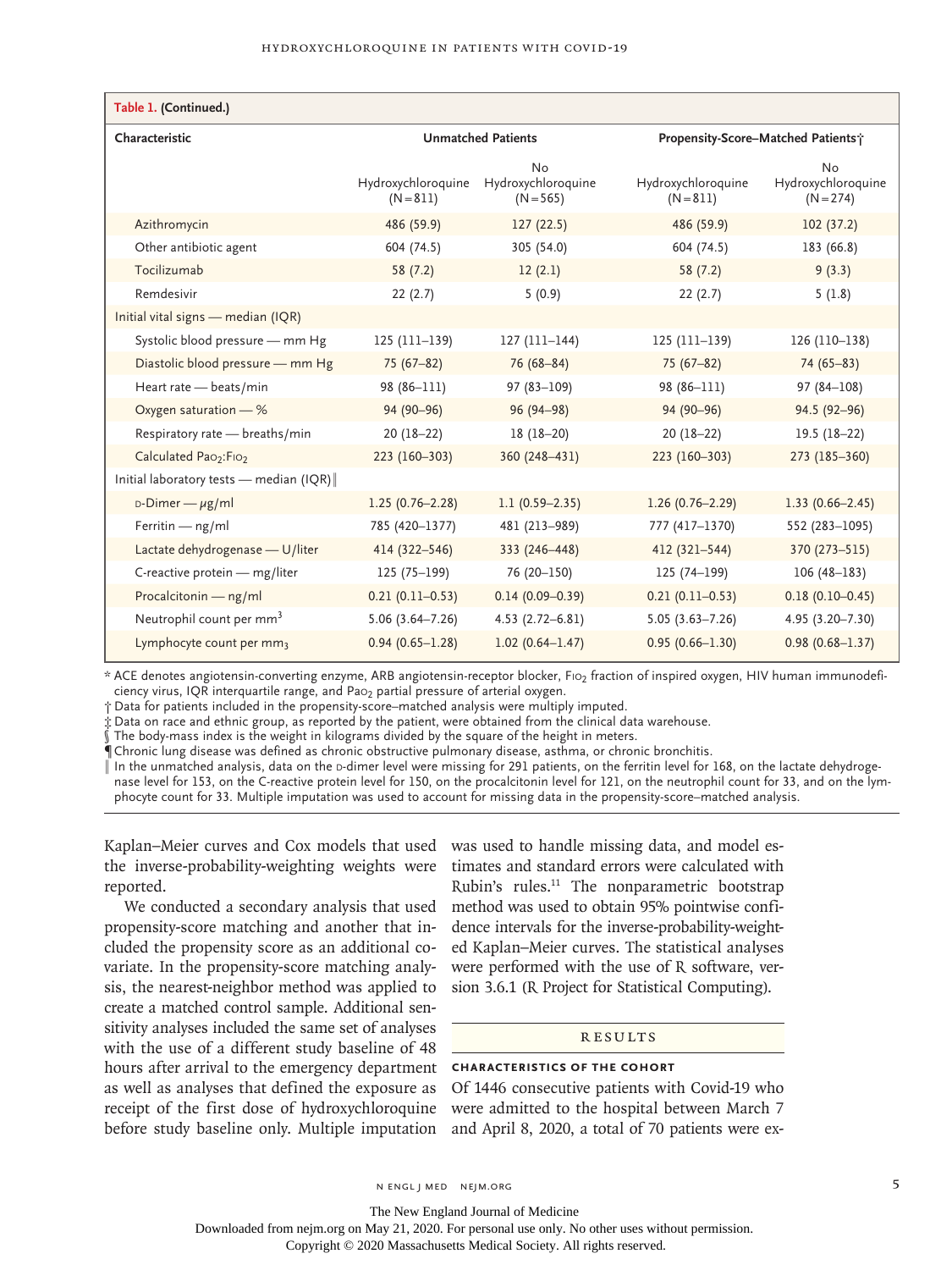**Table 2. Associations between Hydroxychloroquine Use and the Composite End Point of Intubation or Death in the Crude Analysis, Multivariable Analysis, and Propensity-Score Analyses.**

| Analysis                                          | Intubation or Death |
|---------------------------------------------------|---------------------|
| No. of events/no. of patients at risk (%)         |                     |
| Hydroxychloroquine                                | 262/811 (32.3)      |
| No hydroxychloroquine                             | 84/565 (14.9)       |
| Crude analysis - hazard ratio (95% CI)            | $2.37(1.84 - 3.02)$ |
| Multivariable analysis — hazard ratio (95% CI)*   | $1.00(0.76 - 1.32)$ |
| Propensity-score analyses - hazard ratio (95% CI) |                     |
| With inverse probability weighting;               | $1.04(0.82 - 1.32)$ |
| With matching:                                    | $0.98(0.73 - 1.31)$ |
| Adjusted for propensity score                     | $0.97(0.74 - 1.28)$ |

\* Shown is the hazard ratio from the multivariable Cox proportional-hazards model, with stratification according to sex, chronic lung disease, and bodymass index, and with additional adjustment for age, race and ethnic group, insurance, current smoking, past diagnoses, current medications, vital statistics, and laboratory tests on presentation. The analysis included all 1376 patients.

- † Shown is the primary analysis with a hazard ratio from the multivariable Cox proportional-hazards model with the same strata and covariates with inverse probability weighting according to the propensity score. The analysis included all the patients.
- ‡ Shown is the hazard ratio from a multivariable Cox proportional-hazards model with the same strata and covariates with matching according to the propensity score. The analysis included 1085 patients (811 who received hydroxychloroquine and 274 who did not).
- § Shown is the hazard ratio from a multivariable Cox proportional-hazards model with the same strata and covariates, with additional adjustment for the propensity score. The analysis included all the patients.

cluded from this study because they had already had intubation or death, were discharged after inpatient admission, or were directly admitted to alternative facilities within 24 hours after presentation to the emergency department. Thus, 1376 patients were included in the analysis (Fig. 1).

Over a median follow-up of 22.5 days, 346 patients (25.1%) had a primary end-point event (166 patients died without being intubated, and 180 were intubated). At the time of data cutoff on April 25, a total of 232 patients had died (66 after intubation), 1025 had survived to hospital discharge, and 119 were still hospitalized (only 24 of whom were not intubated) (Table S1 in the Supplementary Appendix).

Of the 1376 patients, 811 (58.9%) received hydroxychloroquine (median duration of treatment, 5 days) and 565 (41.1%) did not. Among the patients who received hydroxychloroquine, 45.8% received it in the 24 hours between their presentation to the emergency department and the start of study follow-up, and 85.9% received it within 48 hours after presentation to the emergency department. The timing of the first dose of hydroxychloroquine after presentation to the medical center is shown in Figure S3. The distribution of the patients' baseline characteristics according to hydroxychloroquine exposure is shown in Table 1, both in the unmatched and propensity-score–matched analytic samples. In the unmatched sample, hydroxychloroquine exposure differed according to age group, sex, race and ethnic group, body-mass index, insurance, smoking status, and current use of other medications. Hydroxychloroquine-treated patients had a lower Pao<sub>2</sub>:Fio<sub>2</sub> at baseline than did patients who did not receive hydroxychloroquine (median, 233 vs. 360 mm Hg). In addition to the 27 patients listed in Table 1 who received remdesivir according to compassionate use, 30 patients in the study cohort were enrolled in randomized, blinded, placebocontrolled trials of that investigational agent or of sarilumab.

The distribution of the estimated propensity scores for receipt of hydroxychloroquine among patients who did and did not receive hydroxychloroquine is shown in Figure S1. The odds ratios (with 95% confidence intervals) for receipt of hydroxychloroquine according to all the variables included in the propensity-score model are shown in Table S2. The C-statistic of the propensity-score model was 0.81. In the matched analytic sample, 811 patients were exposed to hydroxychloroquine and 274 were not exposed. The differences between hydroxychloroquine and pretreatment variables were attenuated in the propensity-score– matched samples as compared with the unmatched samples (Table 2 and Fig. S2).

## **Study End Points**

Among the 1376 patients included in the analysis, the primary end point of respiratory failure developed in 346 patients (25.1%); a total of 180 patients were intubated, and 166 died without intubation. In the crude, unadjusted analysis, patients who had received hydroxychloroquine were more likely to have had a primary end-point event than were patients who did not (hazard ratio, 2.37; 95% CI, 1.84 to 3.02) (Table 2). In the primary multivariable analysis with inverse probability weighting according to the propensity score, there was no significant association between hydroxychloroquine use and the composite primary end point (hazard ratio, 1.04; 95% CI, 0.82 to 1.32) (Fig. 2).

The New England Journal of Medicine Downloaded from nejm.org on May 21, 2020. For personal use only. No other uses without permission.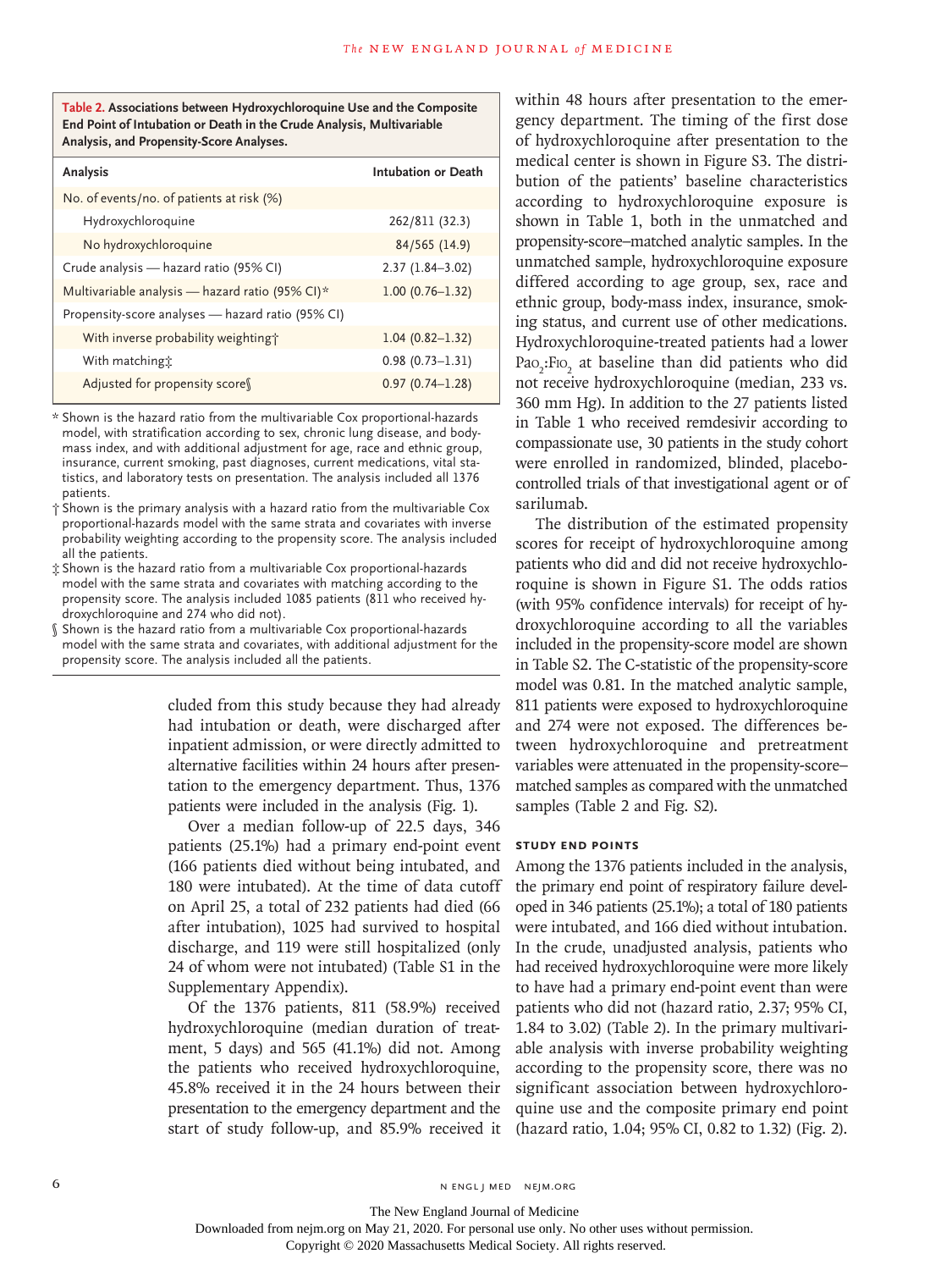There was also no significant association between treatment with azithromycin and the composite end point (hazard ratio, 1.03; 95% CI, 0.81 to 1.31).

Additional multivariable propensity-score analyses yielded similar results (Table 2). Multiple additional sensitivity analyses, including analyses that used a different baseline at 48 hours after presentation and analyses with treatment defined as receipt of the first dose of hydroxychloroquine before study baseline, showed similar results (Table S3).

## Discussion

In this analysis involving a large sample of consecutive patients who had been hospitalized with Covid-19, the risk of intubation or death was not significantly higher or lower among patients who received hydroxychloroquine than among those who did not (hazard ratio, 1.04; 95% CI, 0.82 to 1.32). Given the observational design and the relatively wide confidence interval, the study should not be taken to rule out either benefit or harm of hydroxychloroquine treatment. However, our findings do not support the use of hydroxychloroquine at present, outside randomized clinical trials testing its efficacy.

As we noted in the introduction, the findings from an early study showing a benefit of hydroxychloroquine in 26 patients who had been treated in French hospitals are difficult to interpret, given the small size of that study, the lack of a randomized control group, and the omission of 6 patients from the analysis.<sup>6</sup> A clinical trial testing two doses of chloroquine in patients with Covid-19 planned to include 440 patients but was halted after 81 patients had been enrolled because of excessive QTc prolongation and an indication of higher mortality in the high-dose group (in which patients received 600 mg twice daily for 10 days) than in the low-dose group (in which patients received 450 mg daily for 4 days after an initial dose of 450 mg administered twice on the first day). $12$ 

been reported. Physicians in Wuhan randomly assigned 62 patients with mild illness to either the control group (in which patients could receive supplemental oxygen, unspecified antiviral agents, antibiotic agents, and immune globulin, with or without glucocorticoids) or the experimental group (in which patients also received 400 mg of hy-



Two small, randomized trials from China have received aerosolized interferon alfa by nebulizer. droxychloroquine daily). This report has not yet been fully peer-reviewed, but results were posted to the MedRxiv website for public comment.<sup>13</sup> Investigators reported a faster mean time to clinical recovery (resolution of fever and cough and improvement on chest radiography) in the experimental group than in the control group. Four patients (all in the control group) had progression to severe infection. A small, randomized trial involving 30 patients in Shanghai reported on outcomes in patients treated with 400 mg of hydroxychloroquine daily for 5 days, as compared with a control group in which patients received "conventional treatment only."14 This trial showed that by day 7, a total of 86% of the patients in the hydroxychloroquine-treated group and 93% of those in the control group had negative results on viral throat swabs. All the patients in this trial also

> A randomized clinical trial is the best approach to determine whether benefit can be ascribed to any given therapeutic intervention because this trial design minimizes the two major problems inherent in observational studies: unmeasured confounding and bias. With the analytic approaches we used in this examination of

The New England Journal of Medicine

Downloaded from nejm.org on May 21, 2020. For personal use only. No other uses without permission.